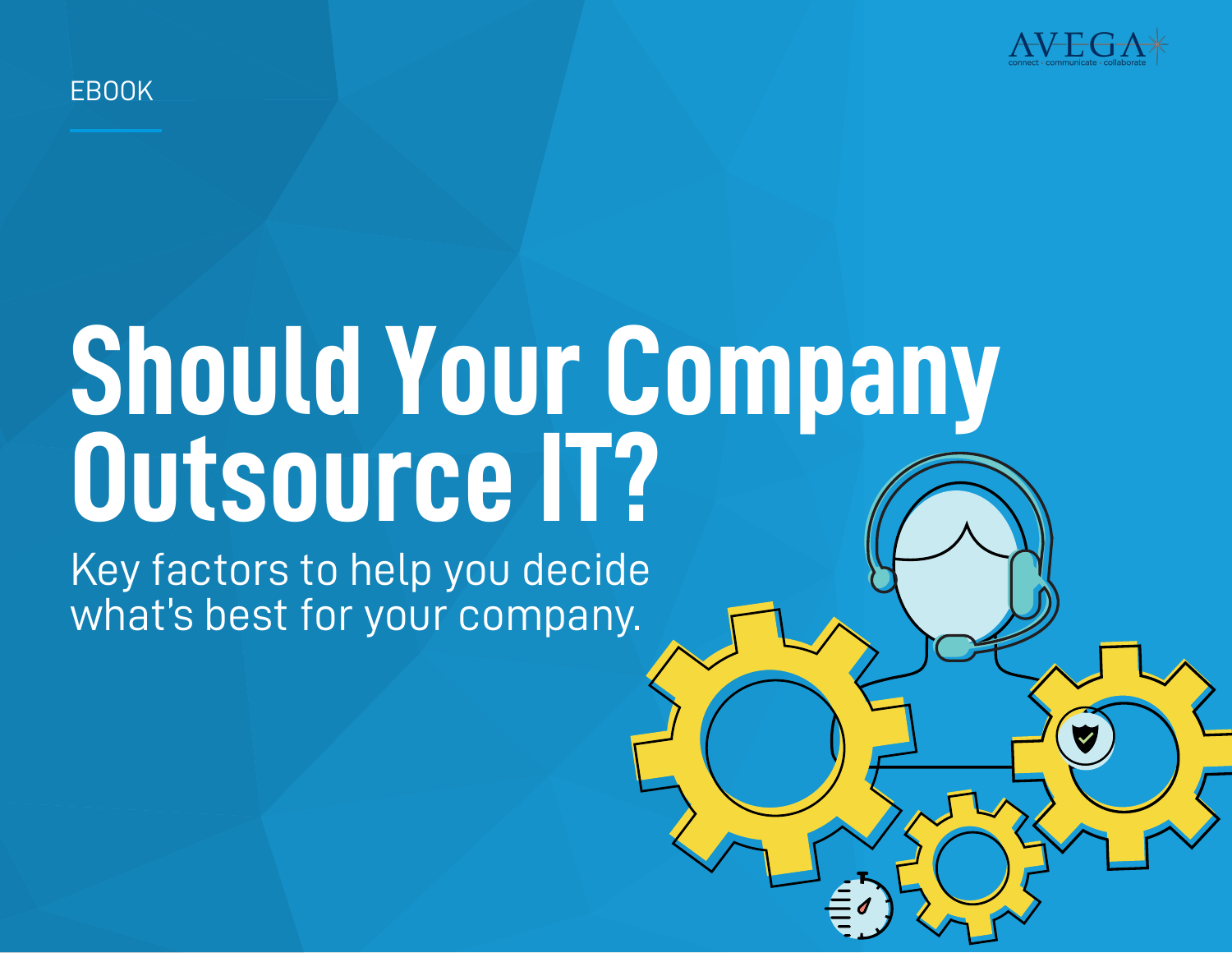

**IT service providers deliver the technical expertise small businesses need at a much lower cost than hiring IT staff. They can recommend, install, and manage technology according to business' objectives and core competencies and ensure that critical data is safe.** 

That's why nearly 70% of U.S. small to medium sized businesses (SMBs) work with an IT service provider for some or all of their IT needs.

There are many considerations for SMBs thinking about moving their IT to another company. In this eBook, we've summed up the key factors to help you decide what's best for your company. Let's get started!

# **WHAT'S AN MSP?**

An MSP, or managed service provider, is an IT service professional to which SMBs outsource their IT needs. MSPs are the guardians of IT, delivering ongoing monitoring and management of client applications (email, web site, security, etc.) and IT infrastructure remotely. This is typically accomplished through remote monitoring services, which allows them to keep tabs on the health of their clients' IT environments, change and update systems, and troubleshoot problems. MSPs closely monitor a wide variety of IT solutions a business has implemented, including web apps, desktop and server management software, backup and disaster recovery, storage management tools and security software.

Small businesses outsource IT to ensure all their business systems, operations and networks remain up and running. Managed service providers take a proactive approach to IT. Rather than waiting for something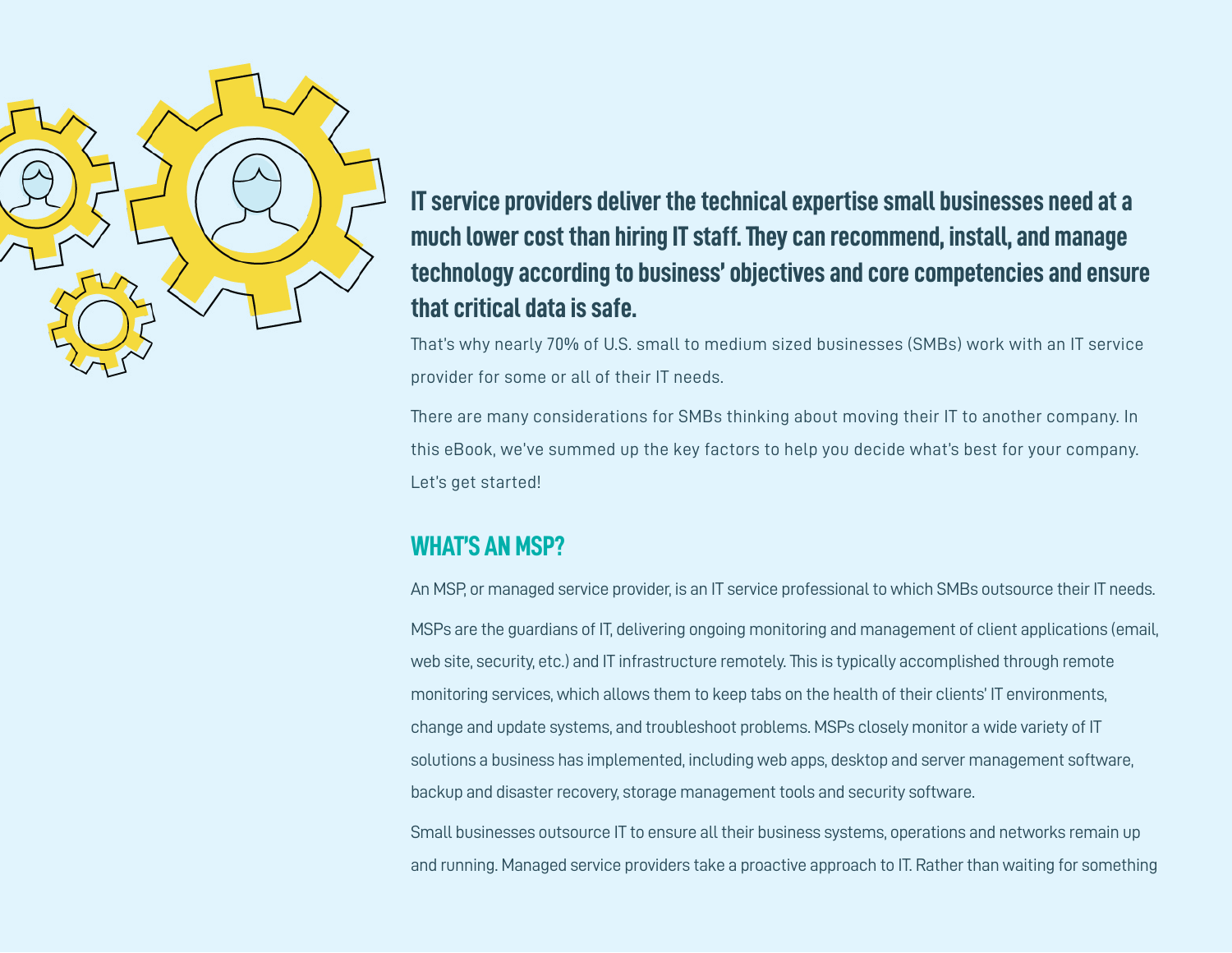# **MSPs are the guardians of IT,**

delivering ongoing monitoring and management of client applications (email, web site, security, etc.) and IT infrastructure.



to break or shut down, MSPs ensure a customer's IT can avoid most tech issues in the first place. This is huge, because IT related downtime can have a devastating impact on revenue and reputation—especially for smaller businesses trying to grow.

## **SMB Managed Service Consumption**

A recent survey by B2B research firm Clutch showed that 69% of U.S. SMBs use at least one IT service provider, regardless of company size. 63% of respondents indicated they also have dedicated, in-house IT staff. However, this percentage was much lower among SMBs with 10 or fewer employees—only 31% of that group have in-house IT staff.

MSPs typically deliver services on a subscription basis; companies pay a fixed amount, usually monthly, for a specific set of IT services. Some common examples include, but are not limited to:

- Application monitoring/management
- Helpdesk
- E-mail
- Security
- Storage
- Backup and Disaster Recovery

These services are typically offered either as packaged services, or a la carte, depending on the needs of the SMB. They are also often priced at a fraction of the cost of a full time IT resource. MSPs work with a variety of technology vendors in order to deliver these services. However, it's not just about the technology. Rather, the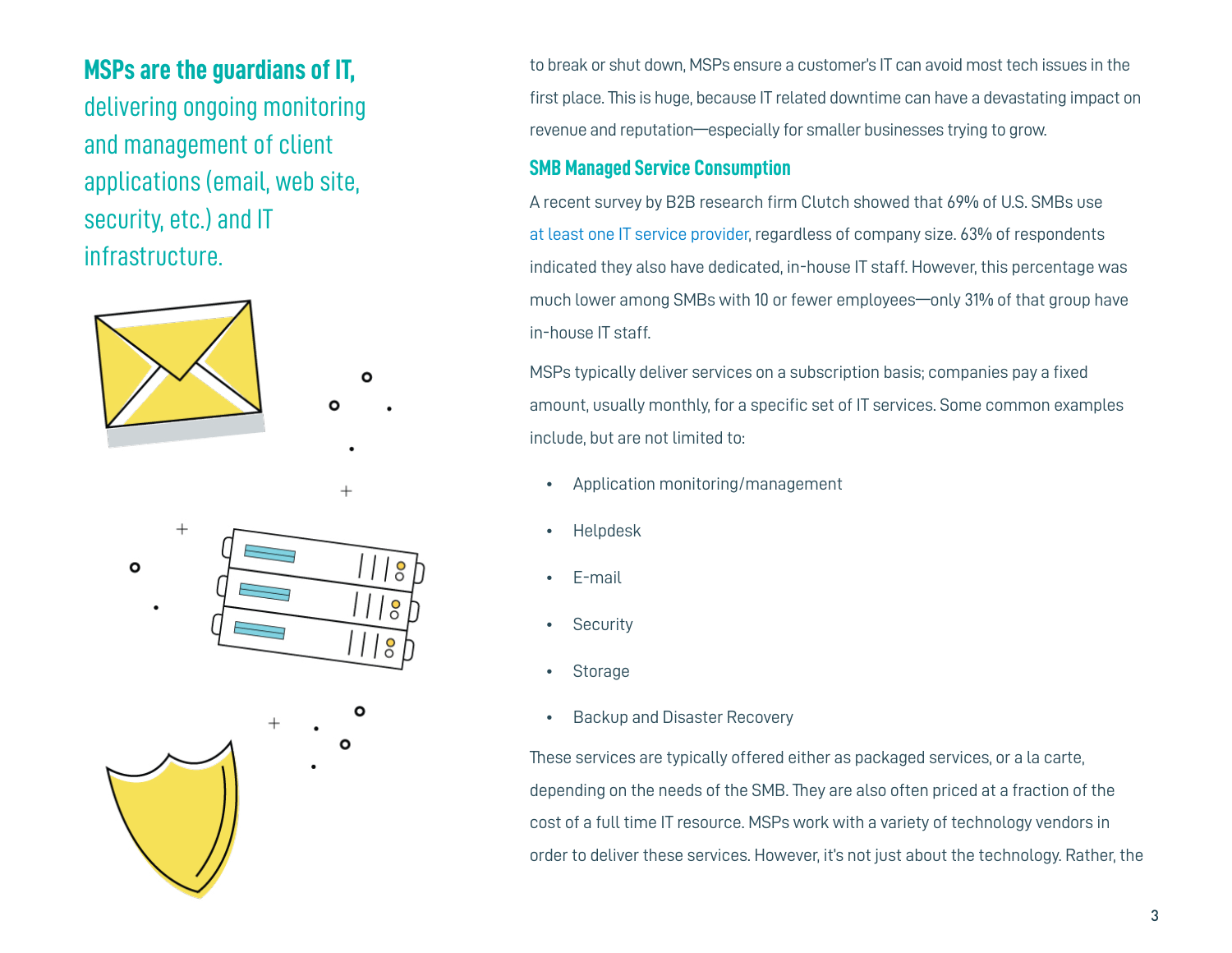

All or some IT tasks to a managed service allows businesses to **focus on their core competencies.** expertise of the service provider holds the most value for SMBs.

# **WHY SMB'S ADOPT MANAGED SERVICES**

Moving all or some IT tasks to a managed service allows businesses to focus on their core competencies instead of day-to-day IT management. This is especially important for SMBs, since they are frequently stretched thin from a personnel and budget standpoint. Obviously, the specific reasons SMBs adopt managed services depend on the unique needs of the organization. For example, the IT needs of a five person company with no in-house IT will be quite different from those of a 100 person company with a dedicated IT team. However, generally speaking, businesses adopt managed services to improve upon all or some aspect of their IT strategy or infrastructure. How this occurs will largely depend on the in-house IT expertise of a given business.

According to IT industry trade association CompTIA, the top reason SMBs adopt managed services today is to "improve efficiency/reliability of IT operations" (51%). But, context is important. For a very small business, "improve efficiency/reliability of IT operations" might mean implementing and managing the IT infrastructure. At the other end of the spectrum, it might mean outsourcing some routine tasks so in-house staff can focus on higher-level technical challenges. And, 31% of respondents said that they opted to work with a service provider to "free IT staff to work on strategic projects." MSPs can provide different levels of support to meet the technology requirements of different businesses.

Many businesses choose to work with IT providers because they have expertise in a specific area of IT. For example, 38% of respondents in CompTIA's survey said that they adopted managed services for "enhanced security/compliance." This is likely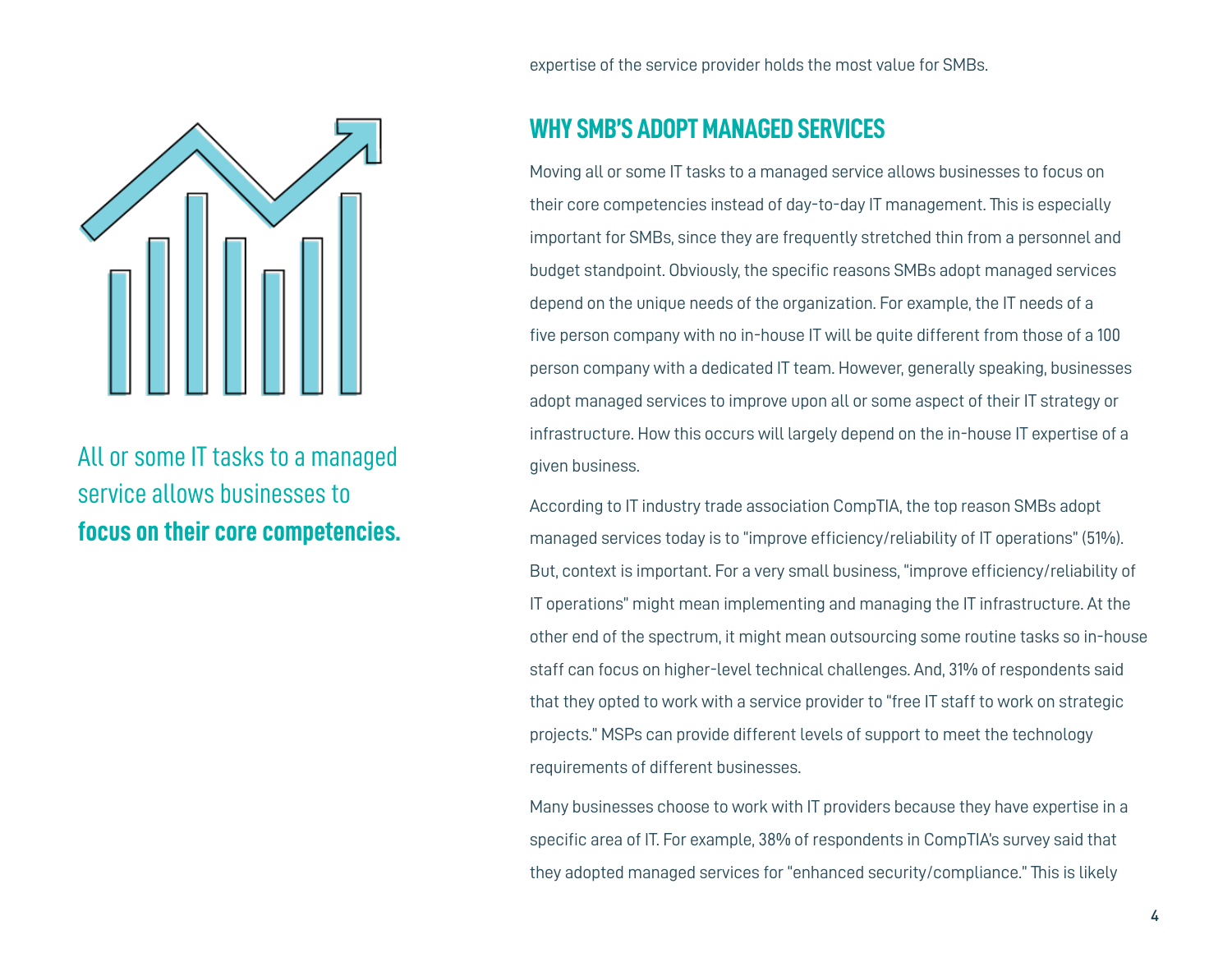According to Kaseya's 2016 MSP Global Pricing Survey, **34% of respondents pay under \$1,000 a month for managed services**  (\$12,000 per year)—a fraction of the yearly salary of an IT professional in the U.S. An additional 35% said they pay between \$1,001 and \$2,500.



**Average size of monthly managed services contract (% of respondents -- USD)**

| Year | <b>Up to \$1,000</b> | $$1,001 -$<br>\$2,500 | $$2,501 -$<br>\$5,000 | $$5,001 -$<br>\$7,500 | $$7,501 -$<br>\$10K |
|------|----------------------|-----------------------|-----------------------|-----------------------|---------------------|
| 2014 | 21%                  | 19%                   | 13%                   | $6\%$                 | $6\%$               |
| 2015 | 34%                  | 35%                   | 19%                   | 7%                    | 7%                  |

Kaseya 2016 MSP Global Pricing Survey

due to the fact that ransomware attacks and security breaches are constantly in the news, but it highlights the fact that MSPs have deep technical knowledge in specific disciplines of IT. Also, the ongoing monitoring and software management MSPs provide is particularly important, because keeping software patched and up to date is essential to protect against security breaches.

Also, working with an IT provider allows businesses to offload tasks that are difficult and/or time consuming. That's one of the reasons that managed data protection services are so popular today. Protecting company data through backup and restore has long been a pain point for companies of all sizes; MSPs can ensure the SMB company data is fully protected from malicious or inadvertent actions, reducing business risk by putting complex tasks in the hands of experts.

MSPs can also initiate new projects and implement new technologies quickly. They have the resources and flexibility to get projects off the ground which might take weeks or months in-house. Implementing new technology with your existing environment can be complicated and time consuming. Because MSPs work with a wide variety of clients with different IT needs, they are uniquely equipped to take on complex IT projects. They also have vast experience troubleshooting the products they use—allowing them to resolve problems quickly.

Depending on the company, cost savings may also be a factor—especially among smaller SMBs with straightforward IT needs. Monthly fees for managed services will vary depending on services delivered. But, managed services are generally more cost effective than hiring in-house IT staff for smaller businesses. According to Kaseya's 2016 MSP Global Pricing Survey, 34% of respondents pay under \$1,000 a month for managed services (\$12,000 per year)—a fraction of the yearly salary of an IT professional in the U.S. An additional 35% said they pay between \$1,001 and \$2,500.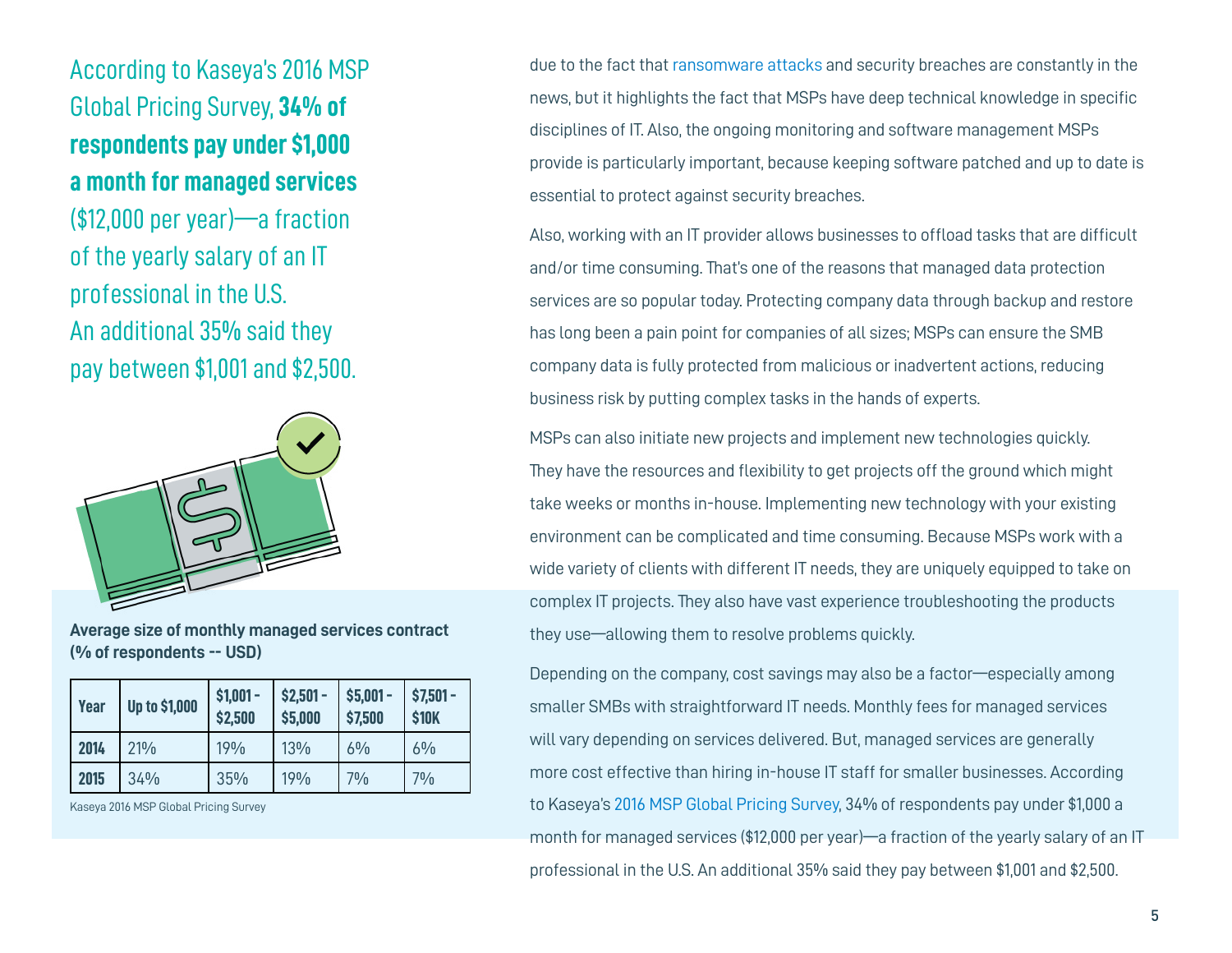

Larger companies with internal IT can also recognize cost savings from IT managed services. However, cost saving isn't the primary driver for managed services adoption among larger companies. According to CompTIA, larger SMBs are more likely to contract with MSPs for strategic reasons.

### **A "hybrid IT department**

North Pacific Seafoods does just that, according to systems and network administrator Eric Parker. North Pacific contracts with Datto partner Blackpoint IT for a variety of services, including data protection and they have a close-knit relationship. "We consider Blackpoint to be a subsidiary of our IT department," he said.

The Seattle-based company owns and operates five seafood processing plants in Alaska. There are about 50 full-time employees located in the Seattle office including a four-person IT team, with a large number of seasonal employees at the Alaska locations.

North Pacific has a complex IT environment spread across all of their sites. For data protection, Blackpoint IT uses Datto devices at each location. Data is backed up locally and replicated to the Datto Cloud. In the event of an outage at any one of the sites, North Pacific can run operations from the cloud, dramatically reducing downtime. This combination of technology and service has "saved our bacon a couple of times," according to Parker. The company also helped design North Pacific's wifi network and is responsible for email hosting and Microsoft licensing. Beyond those services, North Pacific also relies on Blackpoint IT for maintenance/ troubleshooting in Seattle when the in-house IT team is in Alaska. "They are familiar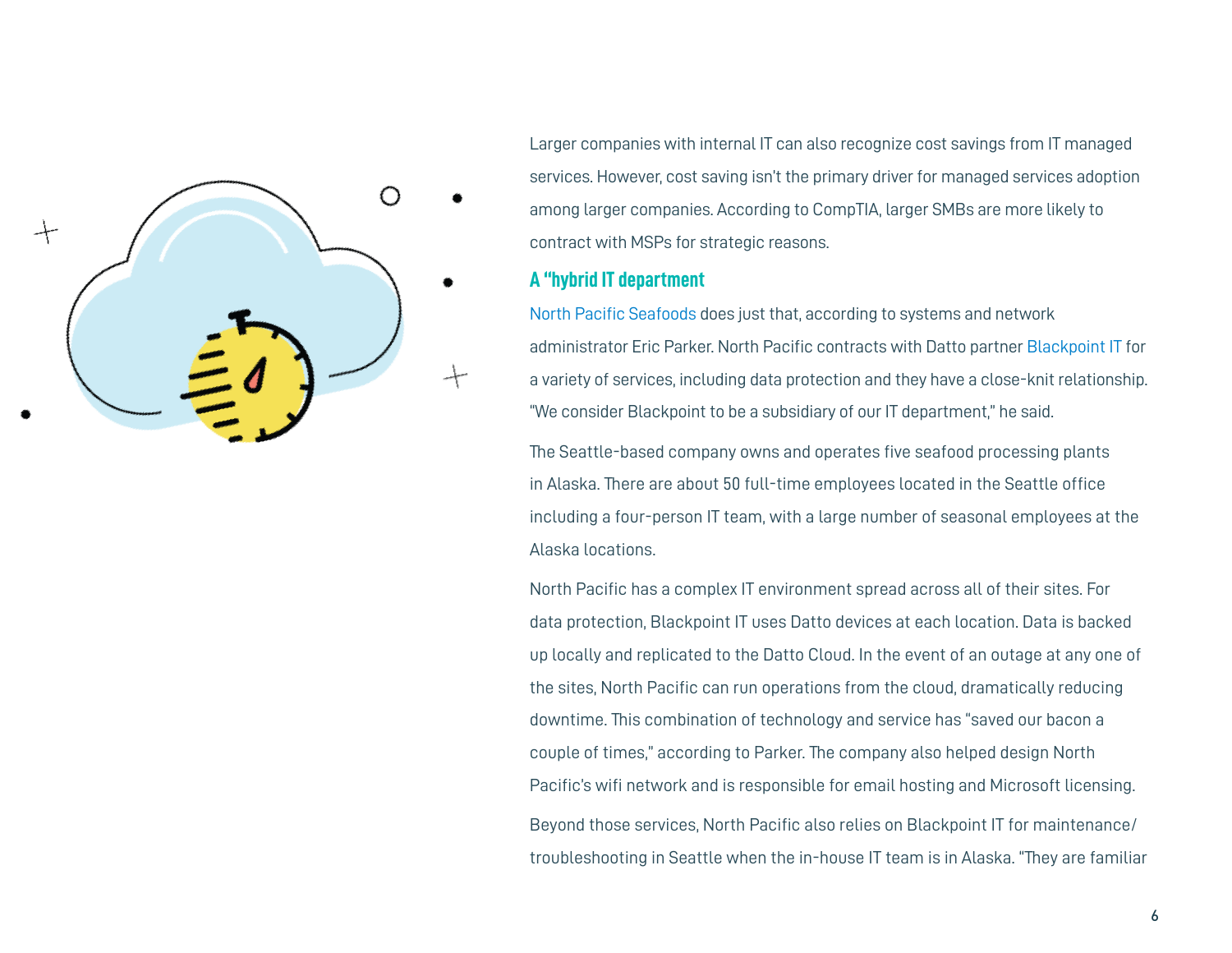**11**<br>This<br>see!!

This hybrid approach has worked really well for us—it's great to have the outside team to rely on when you are occupied with other things."

Eric Parker, Systems & Network Administrator North Pacific Seafoods



with our environment so they can cover our IT whenever necessary," said Parker. "They have remote, secure access to our network and all of our documentation, so they can access systems when we are unavailable. This hybrid approach has worked really well for us—it's great to have the outside team to rely on when you are occupied with other things."

North Pacific utilizes Blackpoint's IT consulting services, as well. "With wifi, for example, they helped us choose the appropriate hardware," said Parker. "Often times IT departments don't have the time to do research and put together plans for deploying new technologies, so it can be very helpful to have an expert outside perspective. Blackpoint IT works with tons of companies, so they know the options and what has worked in similar situations."

Many IT managed services, comprise a shop serving a variety of smaller businesses—the local retailer or dentist office, for example. In this model, the client relies on the IT provider for all IT services. Other managed services provide more of a collaborative solution, just like Blackpoint IT and North Pacific. There are many service providers out there, so SMBs actively seeking help with their IT are sure to find the right one for their needs in their vicinity.